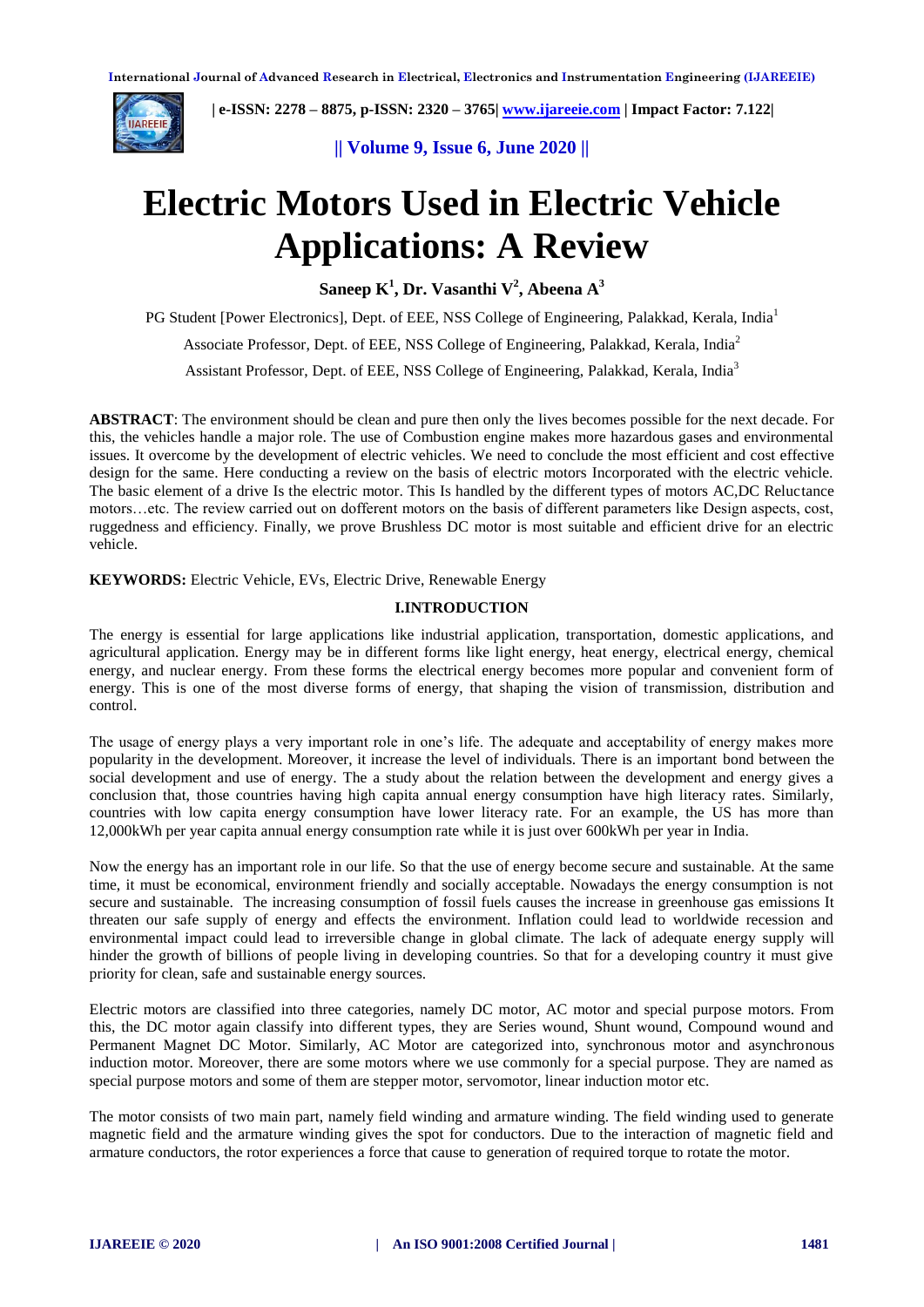

 **| e-ISSN: 2278 – 8875, p-ISSN: 2320 – 3765[| www.ijareeie.com](http://www.ijareeie.com/) | Impact Factor: 7.122|** 

**|| Volume 9, Issue 6, June 2020 ||** 



Fig. 1 Classification of Motors

# **II.ALTERNATING CURRENT MOTORS**

#### *A. Synchronous Motor*

These type of motors operated using three phase AC supply. The stator part develops Field current,and this current rotates with a constant speed, which is depending on the frequency. The rotor part of this machine follows the same speed of stator current. For an ideal motor, there is no gap between them. The reason behind name "Synchronous Motor" is the behavior of rotating in the same speed or synchronously with the stator current. These type of motors are used in robotics, automation systems etc.

Basically,it is single phase motor, and it is similar to cage type induction motor when considering constructional features. The rotor construction is similar to squirrel cage and the stator has two part, main winding and auxiliary winding. The auxiliary winding help to smooth starting of the machine.

i. Permanent Magnet Synchronous Motor

In [10] authors addressed a PV based PMSM drive for water pumping system. Depending upon the head and flow rate, the power delivered from PMSM to motor. A DC\_DC boost converter is used to obtain a constant DC voltage while inverter along with SPWM is used to obtain AC voltage for PMSM drive. The major advantage offered by the proposed system is that it can be modified to any power level as per requirement by connecting more PV panels in series. Analyses the performance PV array and battery fed four wheeler EV under various load and driving mode conditions. Inspired by various features like small size, light weight, high power density and small moment of inertia Permanent Magnet Synchronous Motor (PMSM) is readily invoked for the design of electric vehicle. Simulation results shows that the proposed work shows far better performance as the use of PV module reduces battery power consumption and PMSM motor drive effectively tracks the speed trajectory. Additionally the whole system can met the speed and torque requirements during dynamical switching between two sources, thus can be used as the drive train for EV [19].

ii. Switched Reluctance Motor

In [2] Dhumal et al considers a solar PV array fed water pumping system using Switched Reluctance Motor (SRM) drive. The visible benefits of using the proposed motor drive includes low cost , improved efficiency and high reliability which mainly comes from its simple construction. The usage of DC-DC boost converter under Continuous Conductance Mode (CCM) reduces stress on the converter while providing balanced voltage to Asymmetrical Power Converter(APC). Oscillation occurring at MPPT is avoided by incorporating Incremental Conductance (INC) MPPT techniques. The MATLAB simulation results shows that the efficiency of the introduced water pumping system is far better compared to other systems based on either DC or induction motors.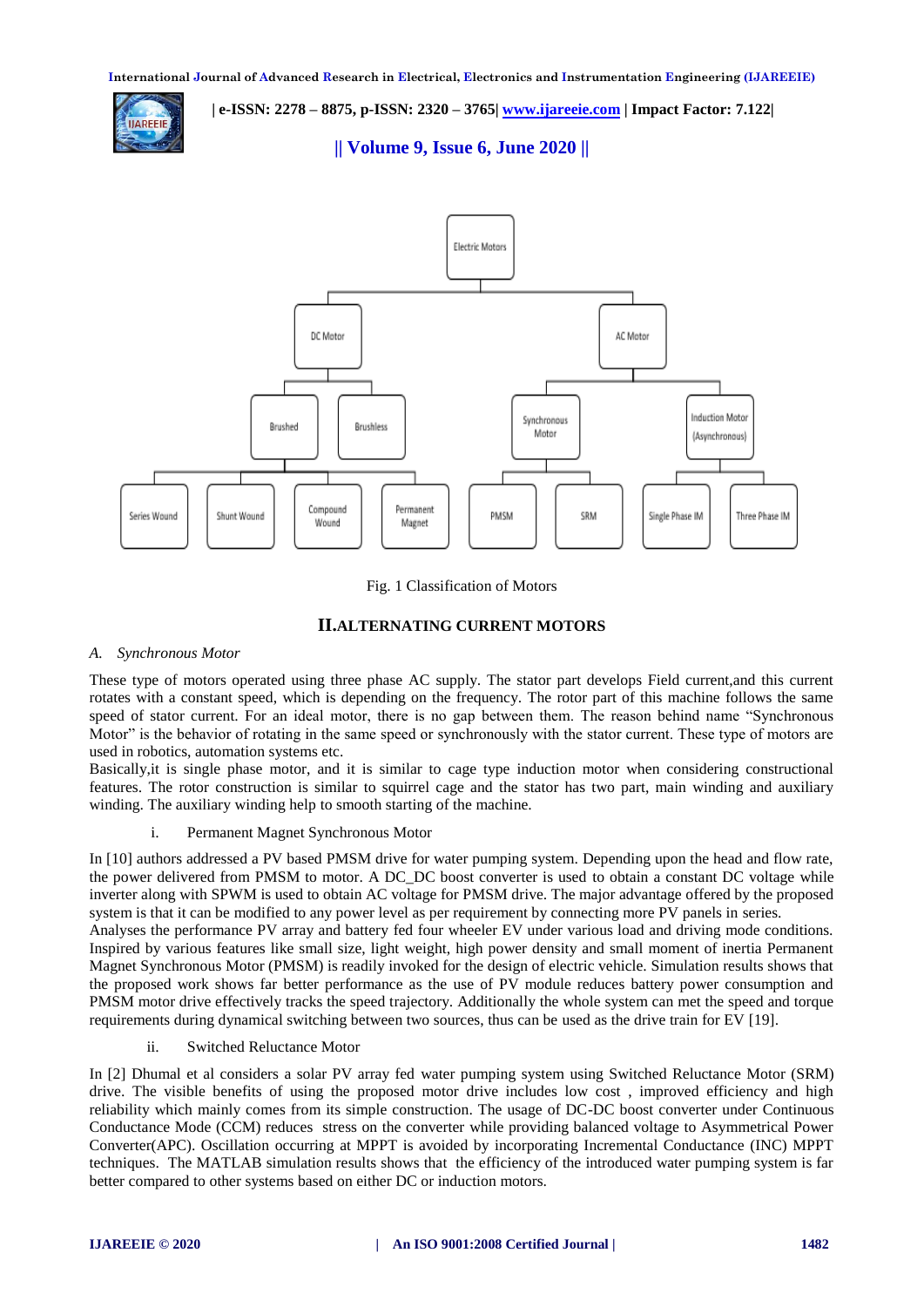**International Journal of Advanced Research in Electrical, Electronics and Instrumentation Engineering (IJAREEIE)** 



 **| e-ISSN: 2278 – 8875, p-ISSN: 2320 – 3765[| www.ijareeie.com](http://www.ijareeie.com/) | Impact Factor: 7.122|** 

# **|| Volume 9, Issue 6, June 2020 ||**

A low cost SPV array fed Switched Reluctance Motor (SRM) drive for water pumping system is devised in [11]. Incremental Conductance (INC) algorithm with MPPT technique is adopted to enhance the efficiency of pumping system. Voltage pulses for phase wind excitation are provided with the help of a mid-point converter having two split capacitors. Furthermore, PI based controller is used as the control system for four phase SRM drive for minimal torque ripples and speed control. A DC-DC cuk converter is made to operate in CCM mode to reduce stress level on converter elements by lowering the ringing effect and thus improves the efficiency of overall pumping system.

Switched Reluctance Motor (SRM) as candidate for EV is demonstrated in [12]. SRM is chosen as strong candidate for powering EV as it possesses advantages like ruggedness and manufacturability because of the absence of concentrated rings and magnets. High efficiency, extended power region and low foreseen manufacturing cost also prove applicability of SRM motor drives as the drive train for EV applications.

A water pumping system using SRM drive is discussed in [23]. A DC-DC boost converter operating in Continuous Conduction Mode (CCM) is used to manipulate dc-bus voltage which in turn controls the velocity of SRM motor. Advantages of operating the converter in CCM mode are reduction the ringing impact, decrease in losses on switching elements and minimum switching pressure on converter. Incremental Conductance (InC) MPPT helps in smooth starting of motor by providing non-stop input/output current to motor. In addition the model shows superior performance over various insolation stages.

#### *B. Asynchronous (Induction Motors)*

This type of motors are very familiar and uses for many applications in our daily life. In this type of AC motor the speed of rotor is less than that of synchronous speed, and the speed also depend on the load connected to it. That is the connected load in the motor is greater, then the speed of rotor will be low. The Asynchronous or Induction Motor is classified two types based on the construction of rotors, they are Slip ring and Squirrel cage type. These types of motors are used in large applications like water pumps, mixer grinders, small table fans and fruit juicers etc. These motors are operated with 230V AC supply. Moreover, there is another classification of the motor is three phase Induction Motor, this uses 415V AC supply for operation. They are used for heavy application like air compressor, blowers and big size cooling fans etc.

[1] Proposes a architecture for single phase induction motor electric vehicle combined with buck/boost converter. The architecture is an integration of MPPT SEPIC converter, bidirectional buck/boost converter and an induction motor. SEPIC converter used for power extraction from solar PV also ensures a safe battery recharge. It is noteworthy that for high power processing the single phase induction motor can be replaced by three phase motor without changing other driver setup. The analytical results show that the system has enhanced efficiency through regenerative breaking and is highly eco-friendly.

#### **III.DIRECT CURRENT MOTORS**

#### *A. Brushed DC Motors.*

The Brushed DC motors are commonly used in the past. The main advantage of this type of motor is that it becomes cost effective. So that the motors required for a cost effective application these type of motors are selected. The control topology for this motor quite simple. These motors have large applications like industrial and consumer etc. They classified into DC series, shunt, compound and Permanent magnet DC motors.

In [3] formulates a cost effective method of utilizing solar power for driving and speed control of BLDC motor, which are commonly used in solar powered electric vehicle. The speed control is carried out by feeding the DC bus rated voltage the motor windings. Furthermore a boost converter is used to boost the input voltage to a high voltage that is required by the motor. A PI controller is integrated in the system to regulate the motor speed. The simulation results validates that the proposed system has high accuracy and robust operation from zero to high speed levels.

Solar PV fed DC motor speed control system is devised in [9]. The prototype make use of IC MPPT algorithm to extract maximum available solar power in such a way that the duty cycle of boost converter is adjusted within the algorithm itself without going for a separate control loop. The system is the integration of PV array, battery, boost converter and additionally a speed sensor and MOSFET to control the speed of PMDC motor. Better performance and fast tracking without any oscillations are the key advantages offered by the prototype.

#### *B. Brushless Motors*

Brushless motor is an advancement of Brushed motor. So that these types of motors can eliminate the problems involved in Brushed Motors. They have long life span and simple design as compared to DC motors. One of the important part of this motor controller is the Hall Effect sensors. They are used to locate the rotor position. By using this information from hall effect sensor the motor controller controls the speed accurately by controlling the current through the rotor coils. The advantages of this technology are the longevity, short maintenance and high efficiency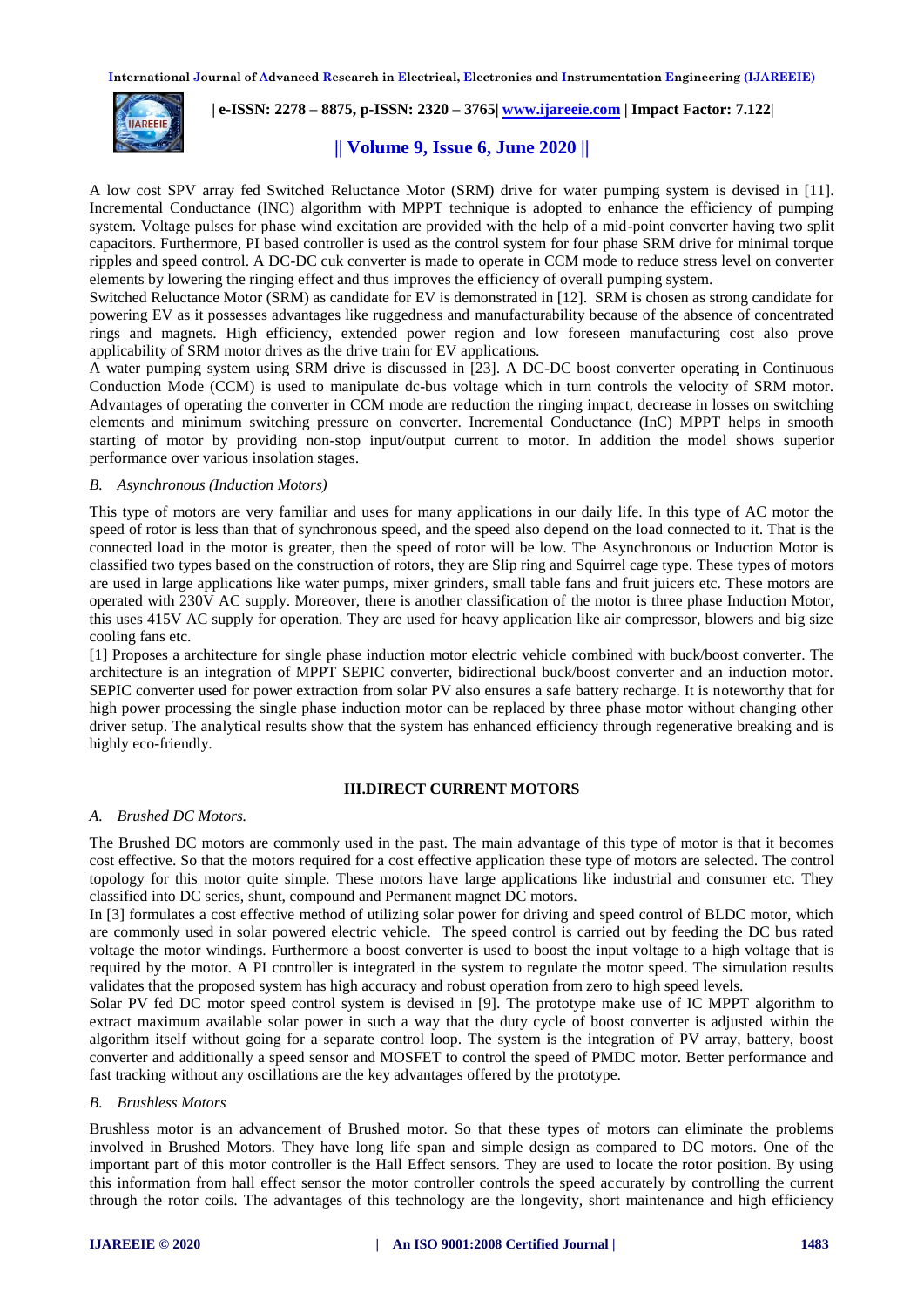**International Journal of Advanced Research in Electrical, Electronics and Instrumentation Engineering (IJAREEIE)** 



 **| e-ISSN: 2278 – 8875, p-ISSN: 2320 – 3765[| www.ijareeie.com](http://www.ijareeie.com/) | Impact Factor: 7.122|** 

# **|| Volume 9, Issue 6, June 2020 ||**

(85% - 90%), while the drawback is high initial cost and more sophisticated controllers. Such motors are commonly used for speed and positional control with applications such as fans, pumps, and compressors that require reliability and ruggedness.

Electric vehicle using BLDC motor drive is devised in [5] as it possess many advantages like high efficiency, high torque, reduced noise, longer life time and easy speed control. Lead-acid batteries are used to energize the BLDC motor. The aforementioned system can be further be improved by using renewable energy sources like solar power to energize the battery which can make the system more efficient and eco-friendly. Although BLDC motors are of high power rating, it has the potential drawbacks as that it is highly expensive, it requires matching controller and coupling of the motor is time consuming and complex.

Gives attention to a solar powered BLDC Motor driven EV which make use of the renewable solar energy. The system is the integration of PV module, controllers, batteries, boost converter and BLDC motor. Designed prototype is subjected to various real time test conditions and the simulated results verified its satisfactory working under heavy load conditions. In addition the rate of battery discharge is directly affected by the load [14].

Have explored an eco-friendly solar PV powered electric vehicle which can effectively overcome the key issues of fuel , noisy operation and pollution. The battery is charged from solar PV modules and thus it completely builds a green environment. MPPT controller is used to transverse the maximum power point in the solar panel. In addition Buck-Boost converters are used to boost up the DC voltage coming from battery whose output is then directly applied to an inverter .Inverter convert DC power to AC power which can track the BLDC motor in an electric vehicle application. The key benefit of the projected system includes higher efficiency, power density and various speed levels [4].

#### **IV.RESULT AND ANALYSIS**

From the detailed study, we conclude it into a Table. It gives the clear idea about the Electric Drive system and Motor to be used. When we design Electric Vehicle only based on efficiency we select BLDC Drive. PMSM Drives are more cost effective and Reluctance Drives are less cost as compared to the given motors. By comparing these motors on the parameters like Efficiency, cost and weight the efficient and suitable electric drives can be selected.

| <b>Motors</b> | <b>Brushed</b> | <b>Brushless</b> | Reluctance | Induction      | <b>PMSM</b>    | Synchronous |
|---------------|----------------|------------------|------------|----------------|----------------|-------------|
|               | Motor          | Motor            | Motor      | Motor          |                | Motor       |
| Efficiency    | 1.5            | 5                | 3.5        | 3.5            | 4.5            | 3           |
| Weight        | 2              | 4.5              | 4.5        | 4              | $\overline{4}$ | 4           |
| Cost          | 5              | $\overline{4}$   | 4.5        | $\overline{4}$ | 2              | 3           |
| <b>Total</b>  | 8.5            | 13.5             | 12.5       | 11.5           | 10.5           | 10          |

**Table no 1:** Comparison Between of Different Types of Motors

# **V.CONCLUSION**

In this work, a review is carried out based on different types of motors used as Drive in the Electric Vehicle Application. Here presented a discussion based on a detailed study of the Operation, Working principles, other features and drawbacks of different motors available. Finally, because of study carried out it can be concluded, as the brushless DC motor becomes the most efficient and suitable for Electric Vehicle Application. This motor offers high efficiency, high power density and easily available. Due to these characteristics, this motor is popularly used as Drive for Electric Vehicle.

# **ACKNOWLEDGEMENT**

The authors would like to thank Department of Electrical and Electronics Engineering, NSS College of Engineering, Palakkad for the laboratory supportand thanks to Kerala State Council for Science Technology and Environment (KSCSTE) for providing financial assistance under Student Project Scheme and providing lab equipment under KSCSTE – SARD.